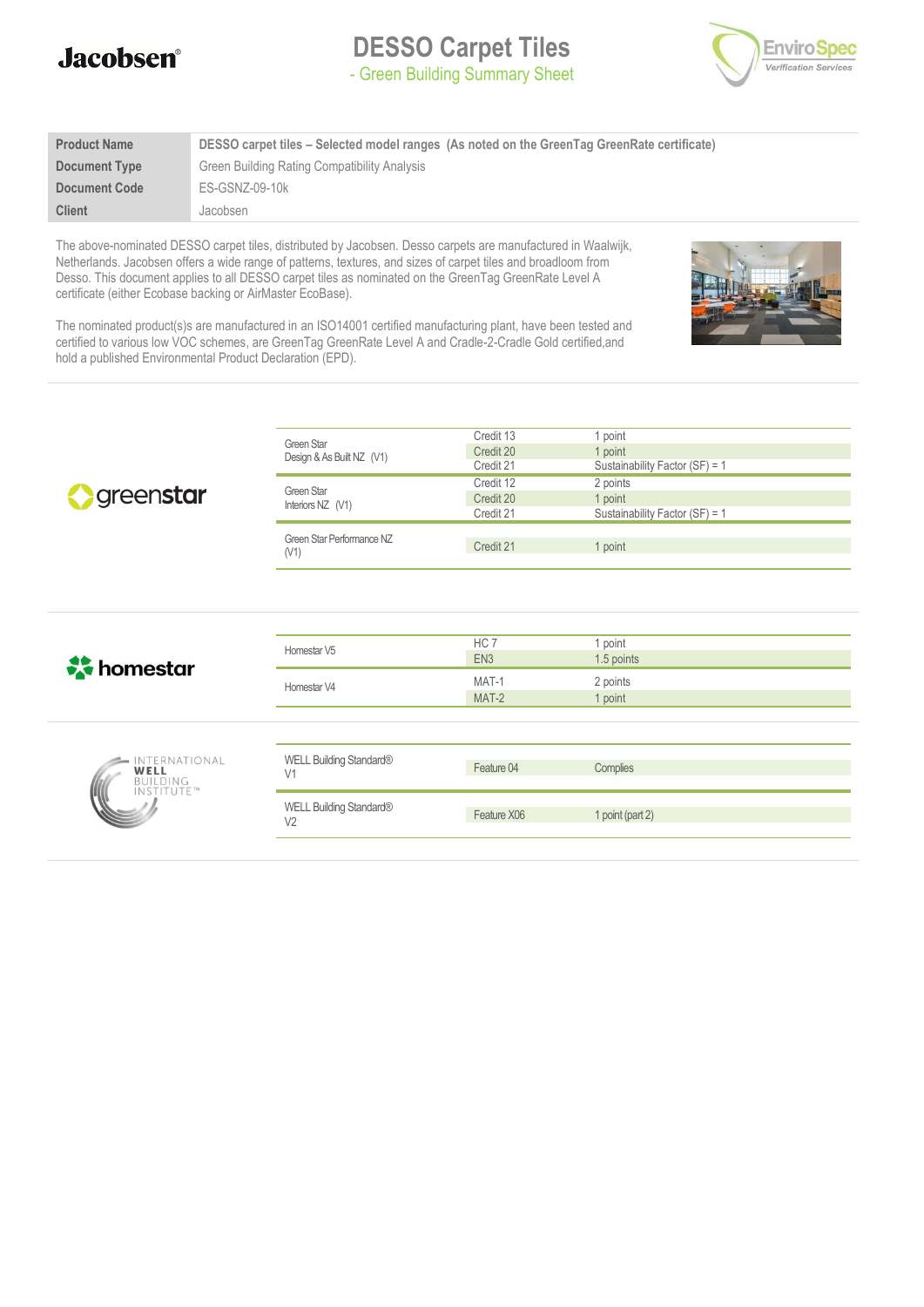



| Manner in which the product may contribute towards points                                                                                                                                                                                                                                  |  |  |  |  |
|--------------------------------------------------------------------------------------------------------------------------------------------------------------------------------------------------------------------------------------------------------------------------------------------|--|--|--|--|
| Products must meet specific criteria (e.g. Paint VOC emissions, carpets, etc)                                                                                                                                                                                                              |  |  |  |  |
| Products may help achieve points by their very nature, if they are specified and installed (e.g. bicycle racks)                                                                                                                                                                            |  |  |  |  |
| Products may help achieve an outcome but they must be used in a specific manner (e.g. lighting control and zoning systems) OR The nominated<br>product(s) can contribute towards the outcome but many other products or factor influence that same outcome (E.g. Potable Water Calculator) |  |  |  |  |

#### **Disclaimer** - *Please read this carefully*

Each Building Environmental Rating Tool and Scheme nominated herein is owned and operated by its respective operative organisation, independently of EnviroSpec Ltd., and EnviroSpec Ltd. equally operates independently of any nominated rating scheme. The information represented on EnviroSpec is not endorsed by any of these organisations in a direct manner and any decision regarding final approval or refusal of points and certifications where the nominated product(s) is used is at the final discretion of the respective owners and operators of the nominated Building Environmental Rating Schemes, and any network of assessors or auditors that are accredited to operate under their assessment structure, in accordance with all associated technical manuals, rules and guidelines. For detailed technical information about each Building Environmental Rating Scheme and product related criteria please refer to the appropriate technical manuals. EnviroSpec does not accept liability for any loss or damages resulting from the use of this document and emphasizes that this document is provided as guidance only, Use of, or reliance upon, any information contained in this report is at the user's own risk. The information presented in this report is valid for the Building Environmental Rating Schemes and Tools nominated herein only. As and when the respective owners and operators publish updates or new standards or guidelines, the information may require updating. EnviroSpec Ltd. will only update information in this report upon receiving written consent from the Manufacturer, Supplier or upon request from an operative organisation of one of the Building Environmental Rating Tools nominated herein. It is the responsibility of the reader to check for regular updates.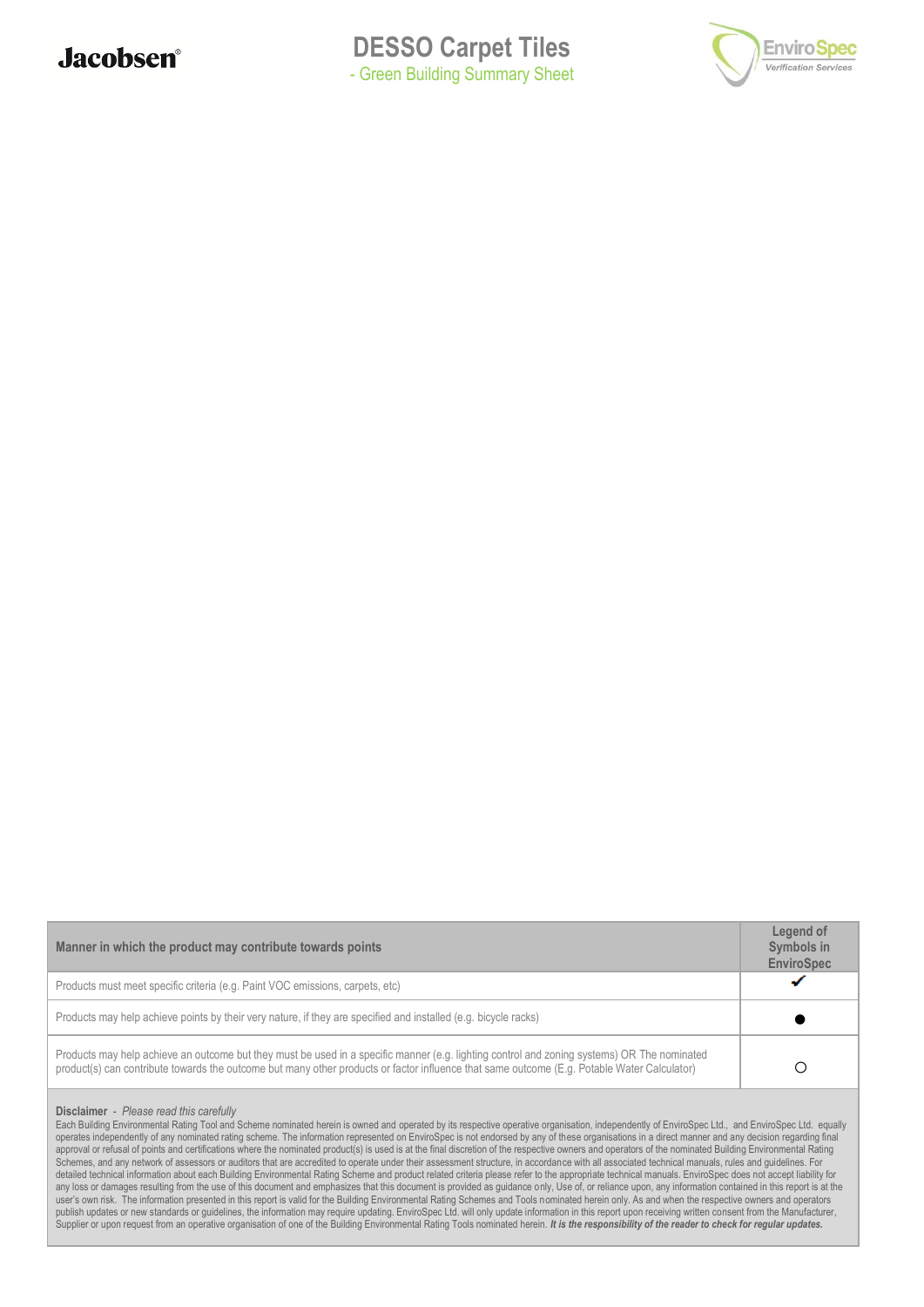# **Jacobsen**<sup>®</sup>

### **DESSO Carpet Tiles** - Green Building Summary Sheet



| <b>Rating Tool</b>                                | Credit /<br>category | <b>Points</b><br>available | Requirements                                                                                                                                                                                                                                                                                                                                                                                                                                                                                                                                                                                                                                                                                                                                                                                                                                                                                                                                                                                                                                                                                                             | Contribution<br>symbol | Contribution<br><b>Potential</b>    | Details of compliance                                                                                                                                                                                                                                                       |
|---------------------------------------------------|----------------------|----------------------------|--------------------------------------------------------------------------------------------------------------------------------------------------------------------------------------------------------------------------------------------------------------------------------------------------------------------------------------------------------------------------------------------------------------------------------------------------------------------------------------------------------------------------------------------------------------------------------------------------------------------------------------------------------------------------------------------------------------------------------------------------------------------------------------------------------------------------------------------------------------------------------------------------------------------------------------------------------------------------------------------------------------------------------------------------------------------------------------------------------------------------|------------------------|-------------------------------------|-----------------------------------------------------------------------------------------------------------------------------------------------------------------------------------------------------------------------------------------------------------------------------|
|                                                   | Credit 13            | $\overline{2}$             | This credit rewards the use of low VOC and low<br>formaldehyde interior products and finishes that safeguard<br>occupant health through the reduction in internal air<br>pollutant levels.<br>- 1 point is available where at least 95% of all internally<br>applied paints, adhesives, sealants and carpets meet<br>stipulated 'Total VOC Limits', or, where no paints,<br>adhesives, sealants or carpets are used in the building.<br>- 1 point is available where at least 95% of all engineered<br>wood products meet stipulated formaldehyde limits or no<br>new engineered wood products are used in the building.                                                                                                                                                                                                                                                                                                                                                                                                                                                                                                 |                        | 1 point                             | This product is low VOC emitting<br>and holds a level A approved eco-<br>label, therefore satisfying the<br>credit criteria for low VOC<br>emissions.<br>Note: achieving 1 point here is<br>dependent on the remaining<br>products in the category also<br>being compliant. |
| <b>Green Star</b><br>Design & As Built NZ<br>(V1) | Credit 20            | 3                          | This credit rewards projects that achieve a reduced<br>environmental impact in the sourcing of steel, timber and<br>PVC.<br><b>Steel</b> - 1 point is available where 95% of the building's steel<br>(by mass) is sourced from a Responsible Steel Maker<br>(manufacturer); and<br>For steel framed buildings - at least 60% of the fabricated<br>structural steelwork is supplied by a responsible steel<br>fabricator/steel contractor.<br>For concrete framed buildings - at least 60% (by mass) of<br>all reinforcing bar and mesh is produced using energy-<br>reducing processes in its manufacture, or holds<br>Environmental Choice EC-41-15 certification.<br>Timber - 1 point is available where at least 95% (by cost) of<br>all timber used in the building and construction works is<br>either certified by a recognised forest certification scheme,<br>or is from a reused source.<br><b>PVC</b> - 1 point is available where 90% (by cost) of all<br>permanent formwork, pipes, flooring, blinds and cables in a<br>project are either PVC free, or meet the GBCA's Best<br>Practice Guidelines for PVC. |                        | 1 point                             | This flooring product is PVC free,<br>which may help contribute up to 1<br>point provided the user also<br>specifies other relevant items to<br>ensure > 90% of products by cost<br>comply.                                                                                 |
|                                                   | Credit 21            | 3                          | This credit rewards the selection of products that meet<br>transparency and sustainability requirements. Points are<br>awarded based on the Project Sustainability Value (PSV*)<br>and comparing it with the Project Contract Value (PCV).<br>Benchmarks are:<br>- 1 point is awarded if PSV > 3% of PCV<br>- 1 point is awarded if PSV > 6% of PCV<br>- 1 point is awarded if PSV > 9% of PCV<br>The Project Sustainability Value is the sum of all the<br>compliant product's "Product Sustainability Value" (PSV).<br>The PSV = Sustainability Factor x cost of product                                                                                                                                                                                                                                                                                                                                                                                                                                                                                                                                               |                        | Sustainability<br>Factor $(SF) = 1$ | This flooring product holds a level<br>A approved eco-label, therefore<br>the Product Sustainability Value<br>(PSV) can be calculated as:<br>"Product Cost x 1".                                                                                                            |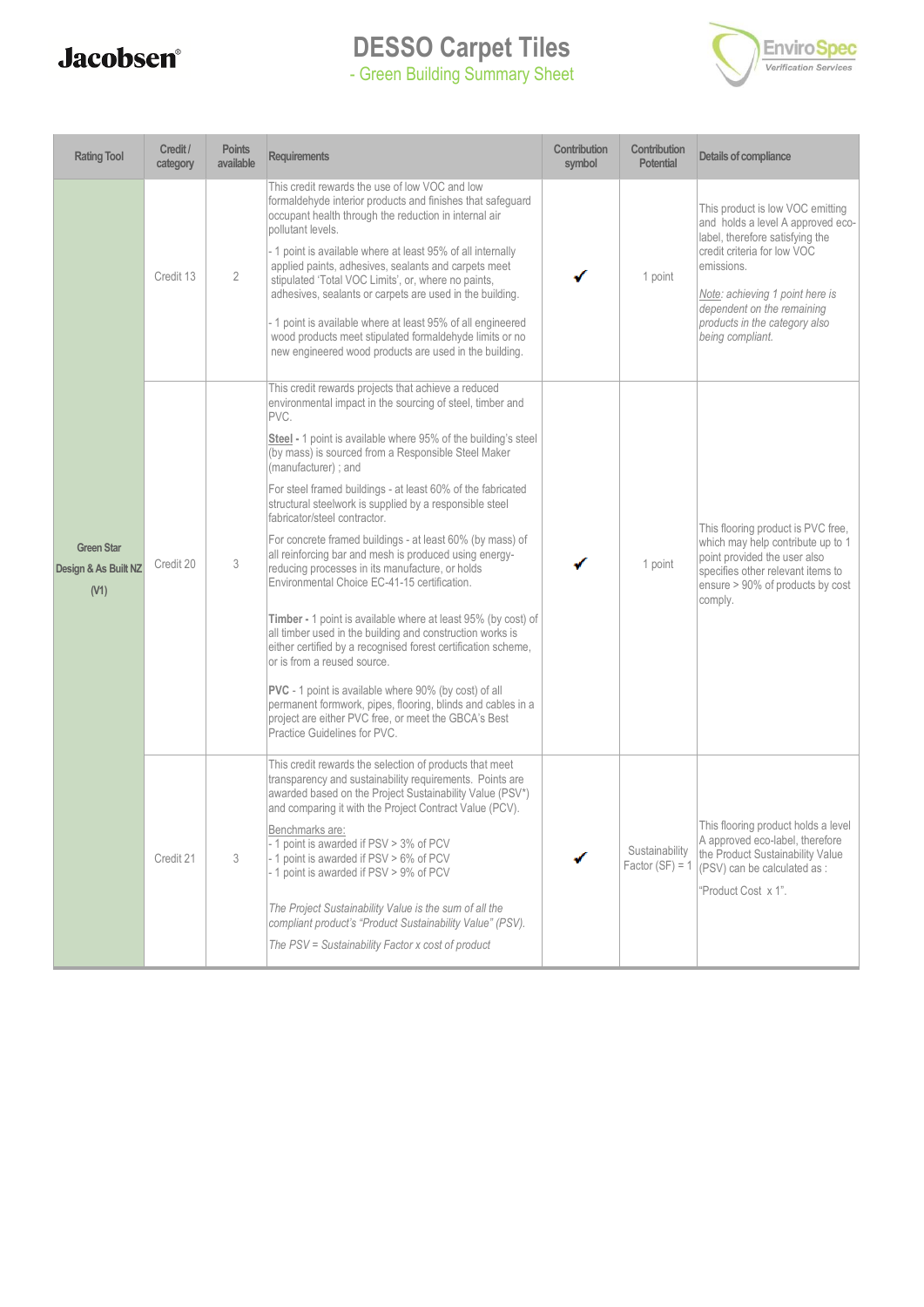# **Jacobsen**<sup>®</sup>

### **DESSO Carpet Tiles** - Green Building Summary Sheet



| <b>Rating Tool</b>                               | Credit /<br>category | <b>Points</b><br>available | <b>Requirements</b>                                                                                                                                                                                                                                                                                                                                                                                                                                                                                                                                                                                                                                                                                                                                                                                                                                                                                                                                                                                                                                                                                                                                                                                                                                                                                     | Contribution<br>symbol | Contribution<br><b>Potential</b>    | Details of compliance                                                                                                                                                                                                                                                                             |
|--------------------------------------------------|----------------------|----------------------------|---------------------------------------------------------------------------------------------------------------------------------------------------------------------------------------------------------------------------------------------------------------------------------------------------------------------------------------------------------------------------------------------------------------------------------------------------------------------------------------------------------------------------------------------------------------------------------------------------------------------------------------------------------------------------------------------------------------------------------------------------------------------------------------------------------------------------------------------------------------------------------------------------------------------------------------------------------------------------------------------------------------------------------------------------------------------------------------------------------------------------------------------------------------------------------------------------------------------------------------------------------------------------------------------------------|------------------------|-------------------------------------|---------------------------------------------------------------------------------------------------------------------------------------------------------------------------------------------------------------------------------------------------------------------------------------------------|
|                                                  | Credit 12            | 6                          | This credit rewards the use of plants, as well as low VOC<br>and low formaldehyde interior products and finishes that<br>safeguard occupant health through the reduction in internal<br>air pollutant levels.<br>2 points are available where at least 95% of all internally<br>applied paints, adhesives, sealants and carpets meet<br>stipulated 'Total VOC Limits', or, where no paints,<br>adhesives, sealants or carpets are used in the building.<br>2 points are available where at least 95% of all engineered<br>wood products meet stipulated formaldehyde limits or no<br>new engineered wood products are used in the building.<br>2 points are available where indoor plants are distributed<br>across the nominated area and are regularly maintained.                                                                                                                                                                                                                                                                                                                                                                                                                                                                                                                                    |                        | 2 points                            | This product is low VOC emitting<br>and holds a level A approved eco-<br>label, therefore satisfying the<br>credit criteria for low VOC<br>emissions.<br>Note: achieving 2 points here is<br>dependent on the remaining<br>products in the category also<br>being compliant.                      |
| <b>Green Star</b><br><b>Interiors NZ</b><br>(V1) | Credit 20            | $\overline{2}$             | This credit rewards projects that achieve a reduced<br>environmental impact in the sourcing of timber and PVC.<br>Timber - 1 point is available where at least 95% (by cost) of<br>all timber used in the building and construction works is<br>either certified by a recognised forest certification scheme,<br>or is from a reused source.<br><b>PVC</b> - 1 point is available where 90% (by cost) of all<br>permanent formwork, pipes, flooring, blinds and cables in a<br>project are either PVC free, or meet the GBCA's Best<br>Practice Guidelines for PVC.                                                                                                                                                                                                                                                                                                                                                                                                                                                                                                                                                                                                                                                                                                                                     |                        | 1 point                             | This flooring product is PVC free,<br>which may help contribute up to 1<br>point provided the user also<br>specifies other relevant items to<br>ensure > 90% of products by cost<br>comply.                                                                                                       |
|                                                  | Credit 21            | 19                         | This credit rewards the selection of products that meet<br>transparency and sustainability requirements. Points are<br>awarded based on the Project Sustainability Value (PSV*)<br>and comparing it with the Total Materials Cost (TMC).<br>Benchmarks are:<br>- 3.8 points are awarded if PSV > 20% of TMC<br>- 7.2 points are awarded if PSV > 40% of TMC<br>- 11.4 points are awarded if PSV > 60% of TMC<br>- 15.2 points are awarded if PSV > 80% of TMC<br>- 19 points are awarded if PSV = 100% of TMC<br>The Project Sustainability Value is the sum of all the<br>compliant product's "Product Sustainability Value" (PSV).<br>The PSV = Sustainability Factor x cost of product                                                                                                                                                                                                                                                                                                                                                                                                                                                                                                                                                                                                               |                        | Sustainability<br>Factor $(SF) = 1$ | This flooring product holds a level<br>A approved eco-label, therefore<br>the Product Sustainability Value<br>(PSV) can be calculated as :<br>"Product Cost x 1".                                                                                                                                 |
| <b>Green Star</b><br>Performance NZ<br>(V1)      | Credit 21            | 3                          | This credit rewards the measurement and reduction of the<br>environmental impacts of materials in building operations,<br>maintenance and upgrades.<br>Benchmarks are:<br>- 1 point is awarded for developing a sustainable<br>procurement framework<br>- 1 point is awarded where the top 3 consumable materials<br>are purchased in accordance with the procurement<br>framework<br>- 1 point is awarded where > 75% by cost of refurbishment<br>and maintenance materials are purchased in accordance<br>with the procurement framework, or 0.5 points if > 50% by<br>cost comply.<br>Refurbishment materials - This includes at a minimum :<br>- Paints adhesives, sealants and carpets (to comply with<br>Green Star V3 "Low emitting materials"),<br>Concrete (to comply with Green Star V3 "Concrete and<br>Aggregate"),<br>Steel (to comply with Green Star V3 "Steel").<br>* Note: This credit can, if desired, be extended to include<br>doors, wall finishes and paneling, wall and roof insulation,<br>carpet, floor tiles, ceiling tiles, light fixtures and any other<br>building component owned by the building owner (e.g. roof<br>replacement, built in furniture and joinery, etc)<br>This only applies if the refurbishment work is > \$5/m2,<br>otherwise the credit is deemed N/A |                        | 1 point                             | This product is low VOC emitting<br>and holds a level A approved eco-<br>label, therefore satisfying the<br>credit criteria for low VOC<br>emissions.<br>Note: achieving 0.5 or 1 point here<br>is dependent on total % achieved<br>when including the other<br>refurbishment products purchased. |